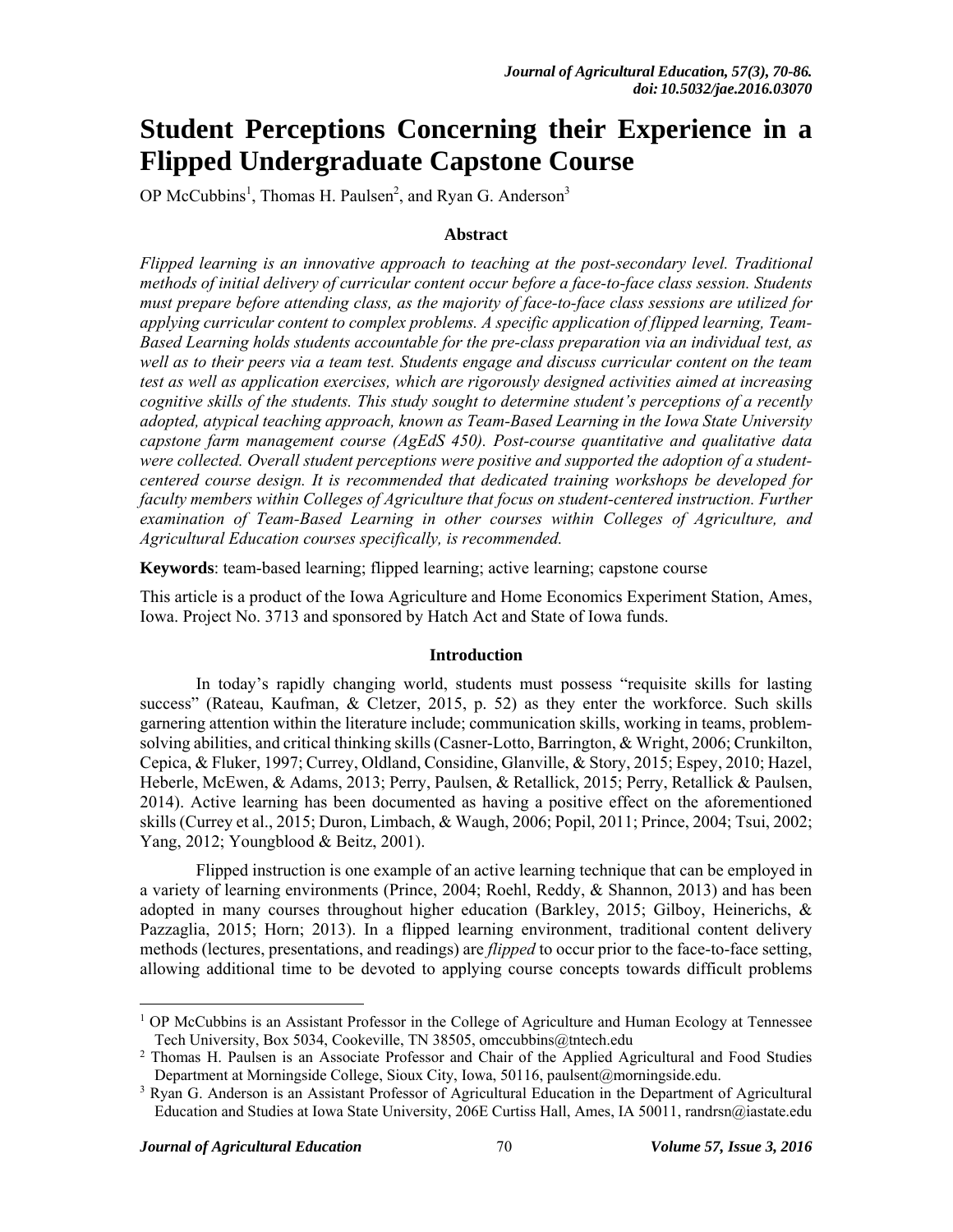(Mason, Shuman, & Cook, 2013; Michaelsen, Knight, & Fink, 2004; Rosenberg, 2013; Tucker, 2012). The Flipped Learning Network (FLN) (2014) suggests that the face-to-face component of student learning should be "transformed into a dynamic, interactive learning environment where the educator guides students as they apply concepts and engage creatively in the subject matter" (p. 1). Supporters of this teaching method postulate higher student engagement, improved performance, and increased motivation (Gilboy et al., 2015; Tucker, 2012).

Ideological acceptance of and advancements in technology have provided a natural segue into improved restructuring course delivery methods within institutions of higher education (Conner et al., 2014a; Kim, Kim, Khera, & Getman, 2014). Teaching approaches that can embed the acquisition of the aforementioned skills have a greater chance of being viewed positively by students as well as employers (Currey et al., 2015). If the desired skills (i.e., critical thinking, teamwork, problem solving) are not already embedded within the course structure, instructors may need to consider major course revisions.

Even with the rising popularity of the flipped approach (Stevenson & Harris, 2014), lecture dominates the landscape of higher education teaching (Conti, 2004). Balschweid, Knobloch, and Hains (2014) found that faculty members  $(n = 7)$  engaged in teaching contextualized courses in agriculture (i.e., animal science, food science, and plant science) at two land-grant universities, had no formal training in the teaching process and the majority of instruction that occurred in their courses was teacher-centered (i.e., lecture). Balschweid et al. (2014) suggested "emphasis on faculty development in the understanding and use of learner-centered teaching strategies is needed" (p. 173).

Many studies concerning the flipped classroom and its benefits can be found throughout the educational literature; such instances include flipped learning in nursing education (Bristol, 2014), pharmacy education (See & Conry, 2014), information technology (Kong, 2014), engineering education (Mason et al., 2013), and many other areas (O'Flaherty, Phillips, Karanicolas, Snelling, & Winning, 2015). The popularity of this pedagogical practice within Colleges of Agriculture is seemingly growing as it is the focus of several recent studies (Barkley, 2015; Conner et al., 2014a; Conner, Stripling, Blythe, Roberts, & Stedman, 2014b; Gardner, 2012).

Discrepancies exist as to where or when flipped learning originated. For its acceptance in the secondary setting, some concede the idea stemmed from Colorado based chemistry teachers Johnathan Bergman and Aaron Sams in 2008 (Tucker, 2012). Conner et al. (2014b) postulated the flipped model was introduced into higher education by Baker in 2000. Many others credit the flipped model to Salman Khan, the founder of the Khan Academy which officially began in 2006 (Adams, 2014). It is important to note that the development of OpenCourseWare (OCW) by the Massachusetts Institute of Technology (MIT) (MIT, 2002) was the driving inspiration for Khan and has led to the creation of many similar programs (e.g., Udacity, Coursera, and EdX) (Bishop & Verleger, 2013). These websites demonstrate an increasing ideological acceptance of technology usage within the learning environment (Bishop & Verleger, 2013; Conner et al., 2014a) that can aid in flipping classrooms around the world.

While technology has made flipped learning easier to adopt (Martin, 2012), the idea of requiring students to study the introductory material before attending class and spending face-toface time applying the concepts to real-world problems was being utilized in the late 1970's by Dr. Larry Michaelsen (Sibley, 2015; Sibley & Ostafichuk, 2014). Michaelsen called his method Team Based Learning (TBL). Defined as a teaching method which integrates a flipped approach and relies heavily on the use of small groups with the purpose of transforming them into high performance learning teams (Michaelsen et al., 2004), Neider, Parmalee, Stolfi, and Hudes (2005) posited that TBL is an active learning process that aids students in acquiring factual materials as well as in developing higher-level cognitive skills. The aforementioned benefits of TBL are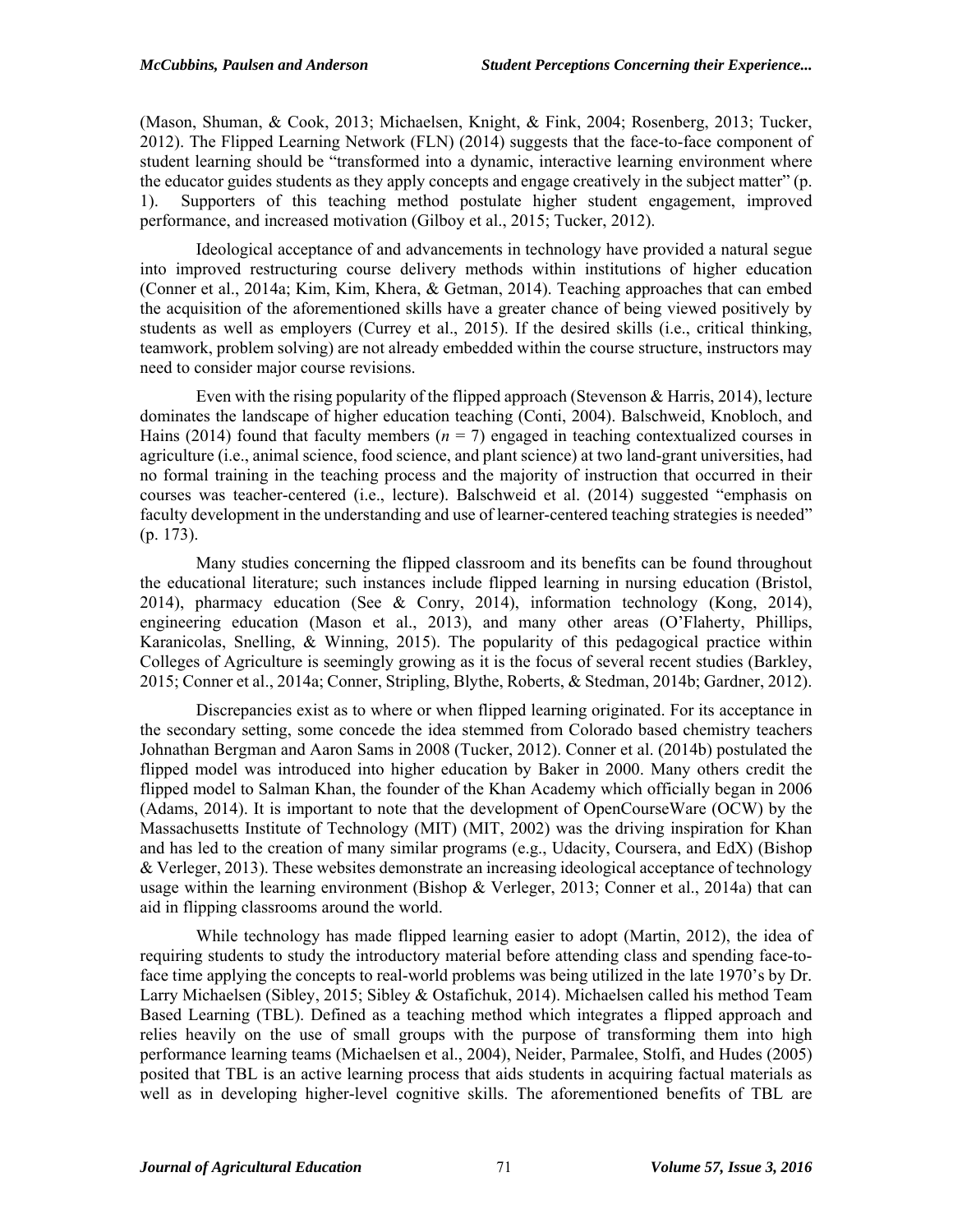initiated by implementing strategies to ensure student accountability for content delivered in a flipped scenario. The five step Readiness Assurance Process (RAP) is integrated within TBL and includes: pre-class preparation, individual assessment, team assessment, an appeals process, and oral feedback (Michaelsen, Sweet, & Parmalee, 2011). Pre-class preparation includes viewing online lectures or presentations and reading reference materials prior to participating in the faceto-face class setting. Once students arrive to the face-to-face meeting, they are assessed individually over the pre-class curricular content. After submission of the individual assessment, students complete the assessment again, but in teams. Michaelsen et al. (2004) observed robust student conversation during implementation of the team test which served as a natural segue into application exercises where students apply the newly acquired content toward complex, real-world problems or situations. Figure 1 displays the sequence of activities within a TBL formatted course.



*Figure 1.* The Sequence of Learning Activities in Team-Based Learning. Reprinted from *Teambased learning: A transformative use of small groups* (p. 13) by L. K. Michaelsen, A. B. Knight, L. D. Fink, 2004, Sterling, VA: Stylus Publishing. Copyright 2004 by Stylus Publishing. Reprinted with permission.

## **Setting**

Agricultural Education and Studies 450 (AgEdS 450) at Iowa State University has provided students with a capstone experience in the management and operation of a real, working farm since 1943 (Murray, 1945). The tenets of a capstone course as outlined by Crunkilton et al. (1997) are followed and include an emphasis on teamwork, communication, decision-making, problemsolving, and critical thinking. Students are tasked with making decisions relevant to a working farm (i.e., seed selection, fertilizer plans, and building and safety audits) (Paulsen, 2010). In order to meet the needs of a diverse student population and further attempts to promote active learning, TBL was implemented into AgEdS 450 in the fall of 2014.

Teams were determined on the first day of the semester and were comprised of five to seven students. The teams were created by administering a questionnaire that separated students by experience, with the goal of creating heterogeneous student groups. Teams completed team tests, course assignments, and application exercises together. After the teams had been decided, students were assigned to one of six committees (i.e., finance and marketing, customs and swine, public relations, buildings and grounds, machinery, and crops), allowing team representation for each enterprise associated with the management and operation of the farm enterprise (Paulsen, 2010).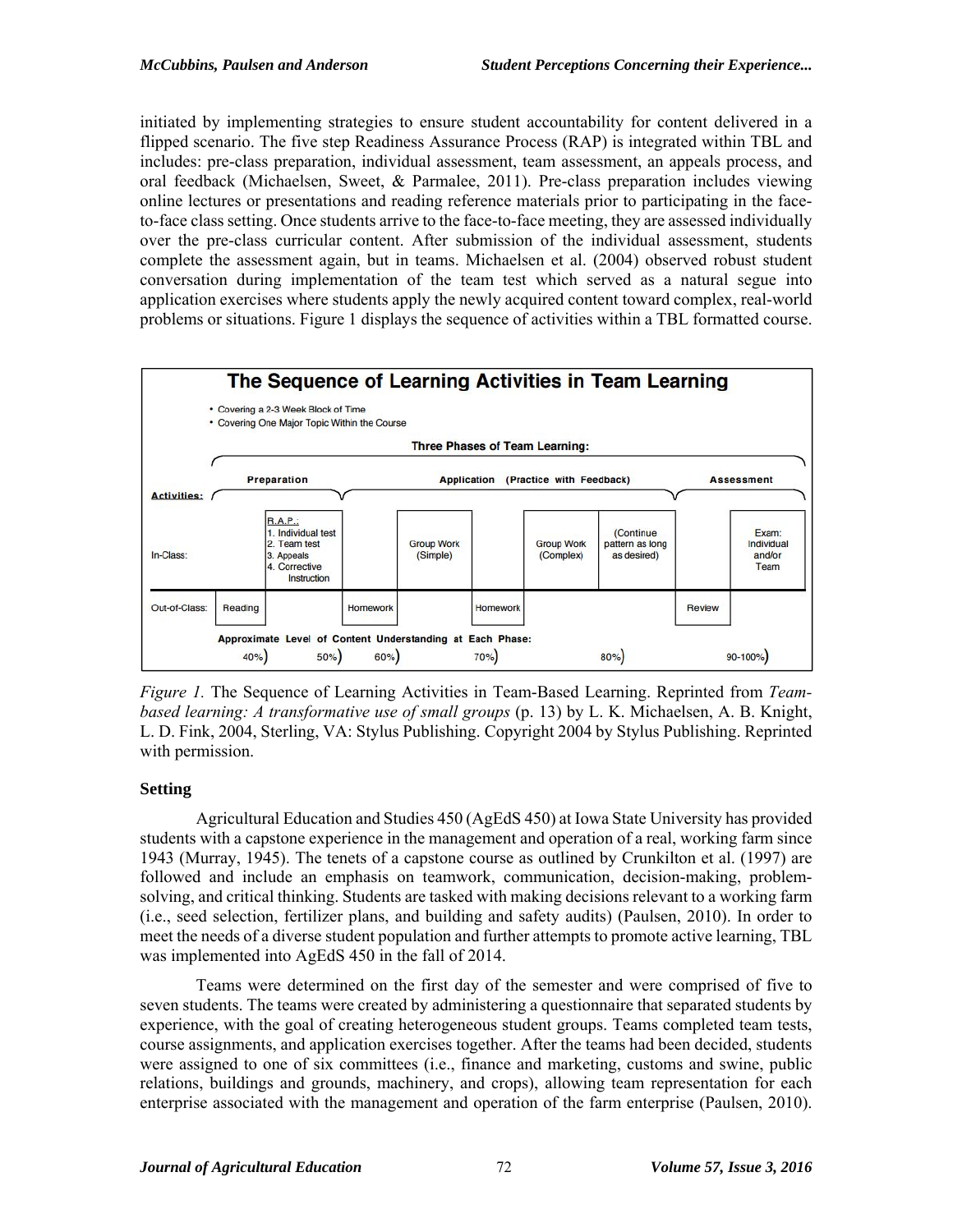Teams make all decisions relevant to the farm and committees carry out the decisions made. For example, collectively, the teams may decide to purchase a piece of equipment from a local dealer. The machinery committee would then be responsible for the actual acquisition of said equipment. This process ensured a group of students were responsible for carrying out decisions that were made.

## **Theoretical and Conceptual Framework**

Mezirow's transformative learning theory served as the theoretical framework for this study. Transformative learning theory is defined as "the process of effecting change in a frame of reference" (Mezirow, 1997, p. 5). Mezirow (1997) stated that for learning to be meaningful, new information acquired by learners should be incorporated into "an already well-developed symbolic frame of reference, an active process involving thought, feelings, and disposition" (p. 10). Learners draw from and build upon previous experiences in a transformative learning experience. In order to foster learner self-direction, the educator becomes the facilitator and emphasizes problemsolving groups in which students learn from one another (Mezirow, 1997, 2000).

The Taxonomy of Learning Activities (TLA) (Roberts, Stripling, & Estepp, 2010), as shown in Figure 2, served as the conceptual framework for this study.



Autonomy in the Learning Environment

*Figure 2.* Taxonomy of Learning Activities Model (Roberts, Stripling, & Estepp, 2010)

The TLA was developed to enable instructors to conceptualize the relationships along a continuum of three primary categories of learning activities. Starting from the left of the TLA model, teacher-centered activities use a high degree of teacher control and were defined as lectures and demonstrations provided by the instructor. Teacher-centered activities severely limit student social interaction. Moving along the model, one is transitioned into adopting more social interaction activities. Social interaction activities are then defined as including reciprocal teaching between and among teachers and students. This category of learning activities contains "…substantial amounts of teacher-learner, learner-teacher, and learner-learner interactions" (p. 71). Social interaction activities include questioning and discussions within the learning environment. The final category of TLA, student-centered activities, utilize inquiry and individual applications. This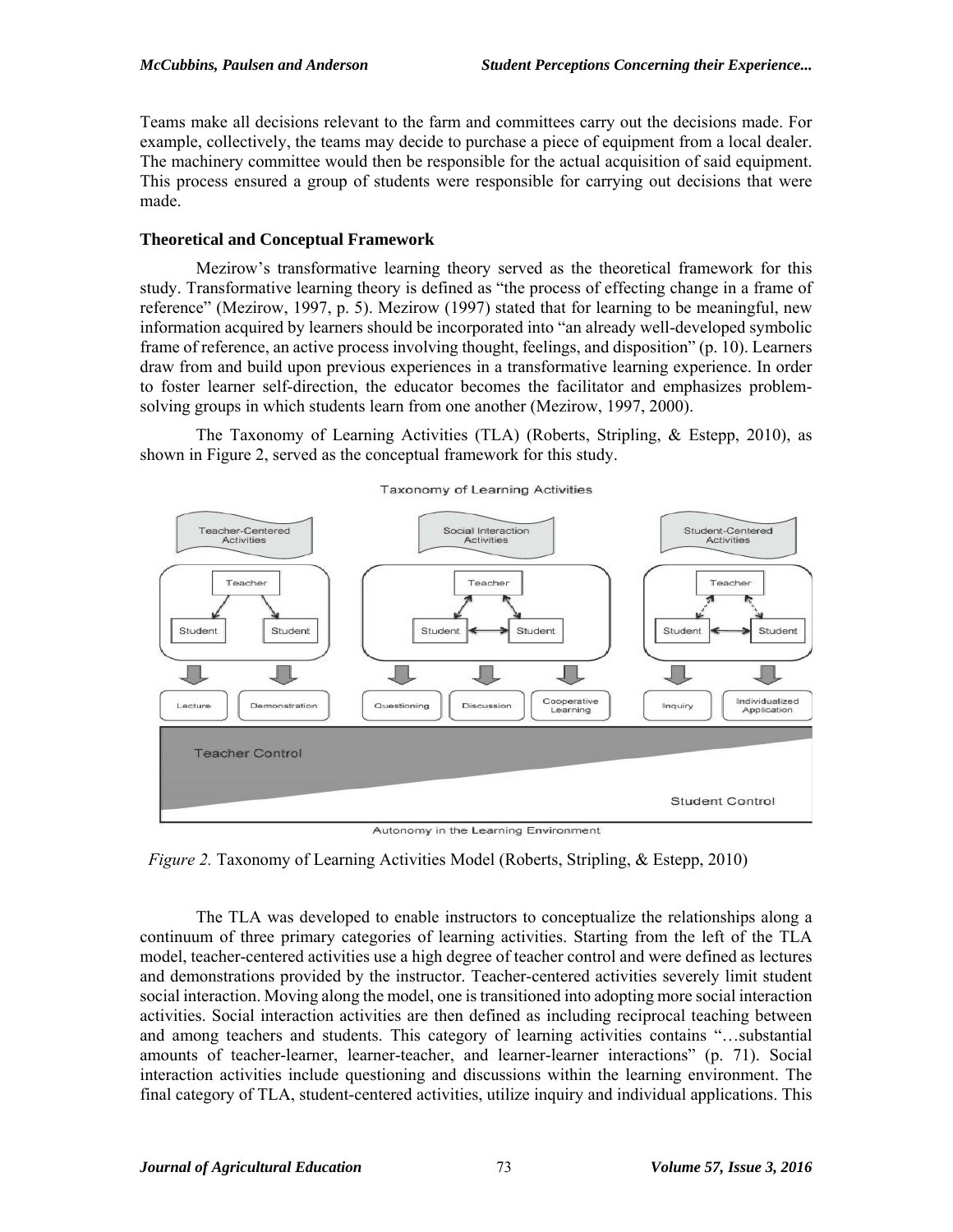category provides opportunities for students to learn from experiences. The bottommost portion of the TLA shows the continuum regarding the regulation of learning. Development across the model builds from teacher-centered activities to more student-centered activities; the student becomes more responsible for the regulation of learning.

In the flipped classroom, teacher-centered activities are shifted to online formats consisting of video lectures or other forms of media (newsletters, magazine articles, research articles) that introduce students to the content before attending a face-to-face class session (Conner et al., 2014a; Conner et al., 2014b; Michaelsen et al., 2004). "…this allows for more of the social and studentcentered activities to occur during class time" (Conner et al., 2014b, p. 69) when students may struggle to apply to the content to real-world problems (Bergman & Sams, 2012).

In this study, we conceptualized TLA (Roberts et al., 2010) within TBL activities. TBL utilizes each component in the TLA continuum. TBL activities begin with teacher-centered activities and finish in the student-centered activities category. Table 1 displays the category of teaching activity and the specific teaching activity associated with it, and corresponding activities that are found within the sequence of TBL activities.

#### Table 1

| TLA (Roberts et al., 2010)         | <b>TBL</b> Activity                                |
|------------------------------------|----------------------------------------------------|
| <b>Teacher-Centered Activities</b> | Preparation                                        |
| Lecture                            | Out-of-class reading (or video)                    |
| Demonstration                      | Out-of-class reading (or video)                    |
| Social Interaction Activities      | Preparation/Application                            |
| Questioning                        | Individual and team tests                          |
| Discussion                         | Corrective instruction, application activities     |
| Cooperative Learning               | Team tests, appeals, application activities        |
| <b>Student-Centered Activities</b> | <b>Application/Assessment</b>                      |
| Inquiry                            | Individual application exercises, review           |
| Individual Application             | Individual application exercises, individual exam/ |
|                                    | project                                            |

*Parallels between the Taxonomy of Learning Activities and TBL Activities*

## **Purpose and Objectives**

Examining the flipped approach to teaching should be measured in various contexts within agriculture in order to assess its efficacy (Conner et al., 2014b) and its effect on learning (Roach, 2014). These proclamations (and akin sentiments throughout the literature), coupled with priority area number four of the National Research Agenda: Meaningful Engaged Learning in All Environments (Doerfert, 2011), provides a foundation for this study. In order to assess student satisfaction of the flipped AgEdS 450 course at ISU, which strives to provide a setting where students "will be actively and emotionally engaged in learning, leading to high levels of achievement, life and career readiness, and professional success" (Doerfert, p. 21), the purpose of this study was to examine student perceptions of the effectiveness of TBL.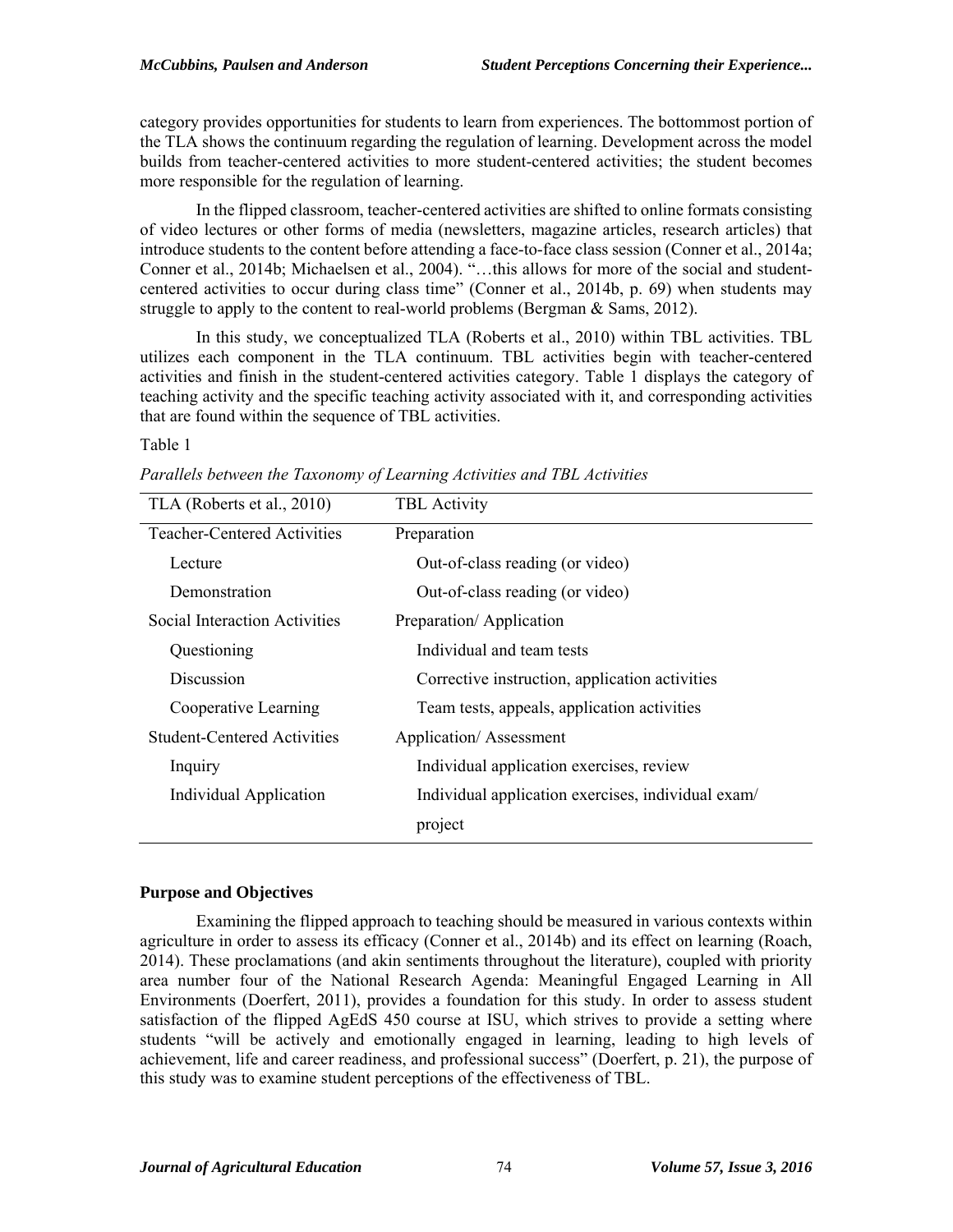The following objectives were identified to fulfill the purpose of this study.

- 1. Describe how TBL influences students' motivation to learn.
- 2. Describe how TBL practices influence students' skills related to critical thinking.
- 3. Describe student attitudes and beliefs about learning in a TBL formatted course.
- 4. Determine student perceptions regarding the enhancement of TBL learning.

#### **Methods**

We utilized a descriptive survey research design to identify student perceptions of a flipped approach to AgEdS 450. AgEdS 450 at ISU underwent a major structural revision for the fall 2014 semester. In an effort to gauge if this course revision was valued by students, their perceptions of TBL in a capstone course were sought. The research design for this study utilized the elements of the tailored design method (Dillman, Smyth, & Christian, 2009). The purposively selected target population included all students enrolled in AgEdS 450 during the fall 2014 semester. Of the 57 students enrolled, 48 completed the survey instrument for an 84.2% response rate. Non-response error was addressed by comparing respondents and non-respondents personal and demographic data to known population data (Miller & Smith, 1983). No significant differences were found.

An electronic questionnaire developed by Bickelhaupt and Dorius (n.d.) was utilized to measure student perceptions of the flipped course. Content and face validity were established by a panel of experts in survey design and TBL methodologies. The instrument was tested with students (*n* = 1039) in TBL formatted courses at ISU to measure reliability. Following the suggestions of Urdan (2012), the construct reliability coefficients were deemed acceptable ( $\alpha = 0.84 - 0.92$ ), and thus used in the present study. Urdan (2012) suggested that a Cronbach's alpha of .70 or higher is considered acceptable. The instrument consisted of five major sections and was guided by three constructs which included: 1) student beliefs and attitudes about learning, 2) student motivation to learn, and 3) professional development through critical thinking (e.g., student perceptions of their development of specific critical thinking activities). The student beliefs and attitudes about the learning construct was comprised of questions relating to individual learning, group learning, and self-efficacy regarding the learning process embedded in TBL practices. Section one used a five point Likert-type scale (1 = "not at all true of me", 2 = "sometimes", 3 = "neutral",  $4 =$  "mostly", to  $5 =$  "very true of me"), while sections two and three utilized a slightly different five point Likerttype scale (1 = "strongly disagree", 2 = "disagree", 3 = "neutral",  $4 =$  "agree", to  $5 =$  "strongly" agree") to measure responses. Section four included two open-ended questions for qualitative feedback on the course structure (e.g., *what if anything would have enhanced your Team-Based Learning experience during this course?*). Dillman et al. (2009) found that respondents are more likely to complete a survey when demographics are not at the beginning, therefore the fifth and final section included four demographic questions requesting age, transfer status, grade point average (GPA), and gender.

Quantitative data were entered and analyzed using SPSS version 19.0 (IBM). Measures of central tendency (mean) and variability statistics (standard deviation) were calculated to interpret students' perceptions of their experience in the TBL formatted AgEdS 450 course. Reliability coefficients for all three constructs for the present study were deemed acceptable or higher (Urdan, 2012). The *Motivation to Learn* construct was rated acceptable (*α =* .728), the *Professional Development through Critical Thinking* construct was deemed good (*α =* .837), and the *Beliefs and Attitudes about Learning* construct was deemed excellent ( $\alpha$  = .913).

To satisfy objective four, qualitative data were analyzed with thematic analysis procedures (Guest, MacQueen, & Namey, 2012) and interpreted in a quantitative manner (Creswell & Plano Clark, 2011). Qualitative data was collected through open-ended questions: "What, if anything,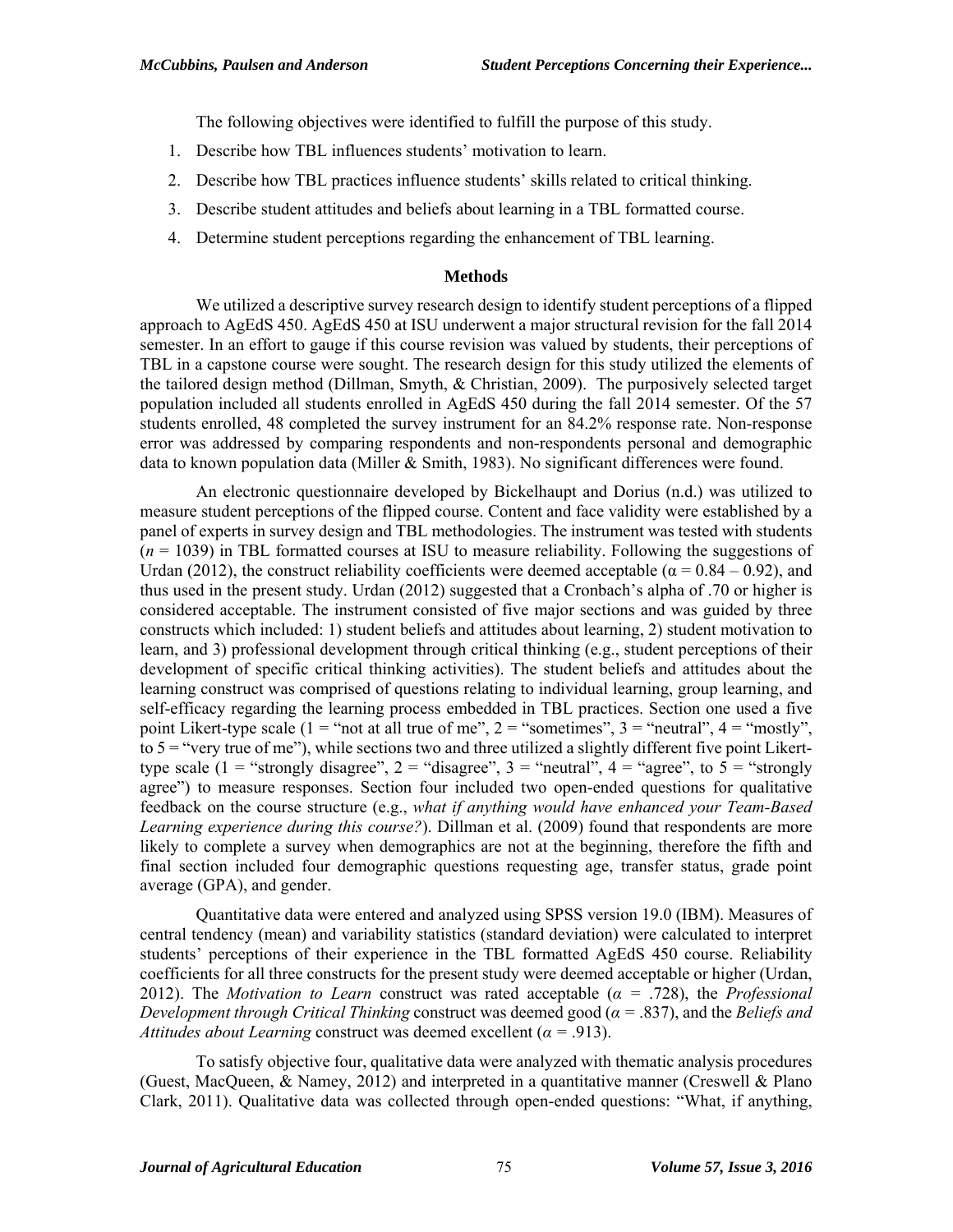would have enhanced your Team-Based Learning experience during this course?" and "Please provide any additional information you would like to share regarding your experience as an individual learner or working with your team in this course." The responses were coded and defined within the bounds of three encompassing themes: *student buy-in of TBL, incomplete buy in of TBL by students,* and *suggestions for improvement*. Pivotal data is included in order to define and provide evidence for the three themes that emerged (Guest et al., 2012). A codebook was created that included interpretations of the text responses and "…systematically sorted [the text] into categories, types, and relationships of meaning" (Guest et al., p. 52). The codes resulted in emergent themes and were then bound by a central definition (Esterberg, 2001). One researcher associated with the study, and another individual not associated with the study, color-coded the text responses from the open-ended questions. The resulting codes where cross-checked between the two coders following subjective coding procedures and to ensure intercoder agreement (Guest et al., 2012). Audit trails that documented all data analysis procedures and reasoning were kept in an effort to maintain transparency (Guest et al. 2012). Since the present study only examined the TBL experience amongst a homogenous population, the generalizability is limited. Careful consideration should be given if extrapolating results beyond the target population.

#### **Results**

Table 2 contains participant characteristics from the present study. Respondents from AgEdS 450 tended to be male (78%) with a reported age which varied from 21 to 25. The majority were 22 years of age. Fifty-five percent of the students transferred into ISU whereas 45% of students entered ISU directly from high school. The average GPA of all respondents was 2.98 on a 4.0 scale.

Table 2

| Gender                     |       |
|----------------------------|-------|
|                            |       |
| % Male                     | 78.00 |
| % Female                   | 22.00 |
| <b>Transfer Status</b>     |       |
| % of Transfer Students     | 55.00 |
| % of Non-Transfer Students | 45.00 |
| Age (mode)                 | 22.00 |
| GPA (mean)                 | 2.98  |

 *Participant Characteristics (N = 48)*

Each construct received a mean score above four on a five-point scale. The lowest rated construct was within the motivation to learn construct  $(M = 4.27; SD = 0.44)$ . Although rated lowest among the three constructs, it is important to note that the mean score was still rated above the *agree* indicator (e.g.,  $1 =$  Strongly Disagree,  $2 =$  Disagree,  $3 =$  Neutral,  $4 =$  Agree, and  $5 =$  Strongly Agree). Table 3 displays the *mean* and *standard deviation* of each construct.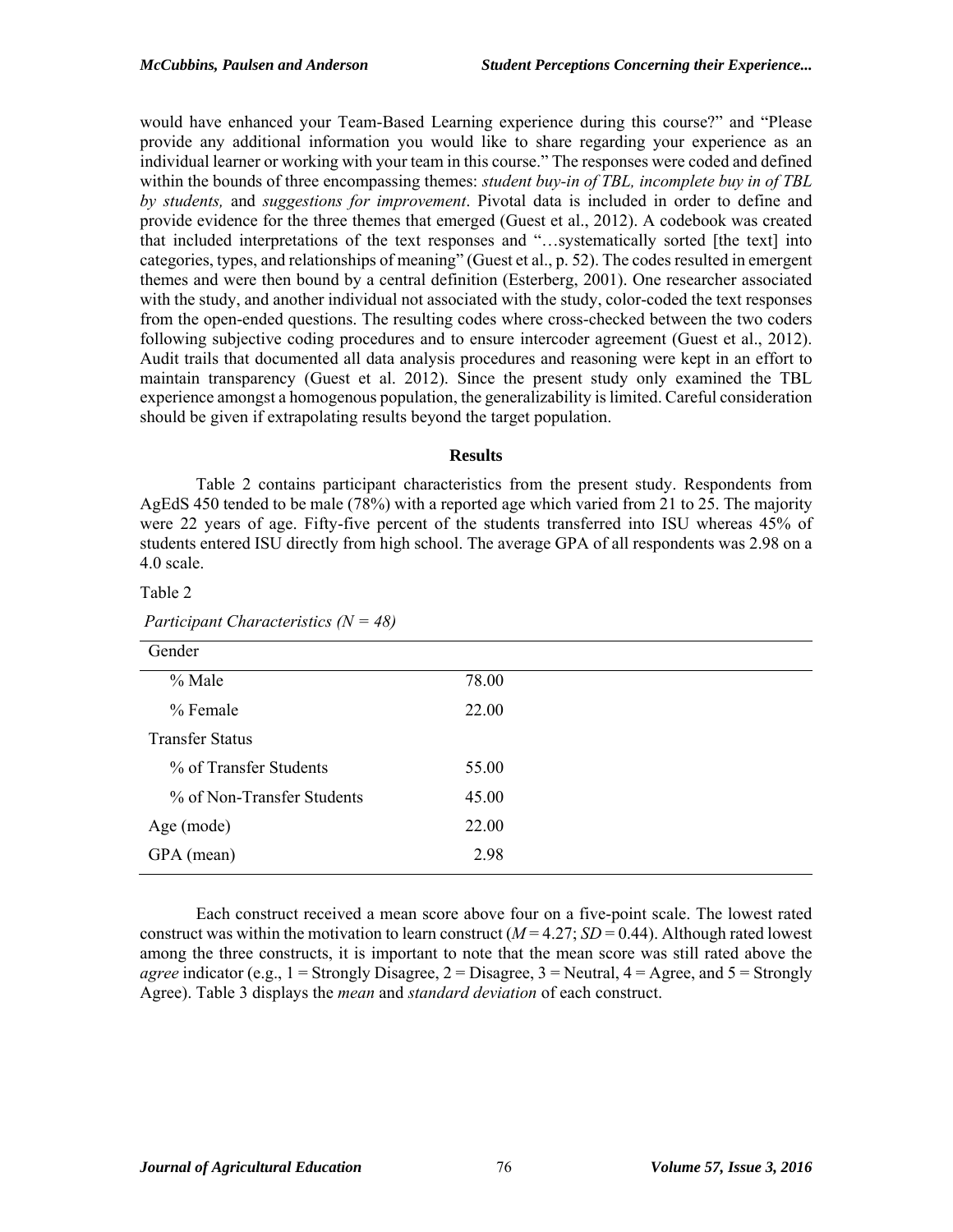Table 3

 *Overall Construct Rating*

| Construct                                          | M    | SD   |
|----------------------------------------------------|------|------|
| Motivation to Learn                                | 4 27 | 0.44 |
| Professional Development through Critical Thinking | 4.41 | 0.53 |
| Beliefs and Attitudes about Learning               | 4.60 | 0.51 |

*Note.*  $1 =$  Strongly Disagree,  $2 =$  Disagree,  $3 =$  Neutral,  $4 =$  Agree, and  $5 =$  Strongly Agree

# **Objective One**

 Objective one of the study sought to determine student perceptions regarding their motivation to learn in a TBL formatted course. Descriptive statistics were calculated to examine the student perceptions concerning motivation to learn. Although rated lowest by students  $(M =$ 4.27; *SD* = 0.44), this construct rated above the *agree* indicator. Furthermore, it is important to note that all eight statements within the *Motivation to Learn* construct were rated above the *agree*  indicator. Standard deviations ranged from 0.55 to 0.99 which indicated that most of the responses were clustered. The highest rated *Motivation to Learn* construct statement was "during this course, my team and I have worked well together"  $(M = 4.48; SD = 0.55)$ . The lowest rated statement was "I believe I could have done more to receive the grade I wanted in this course" ( $M = 4.04$ ;  $SD =$ 0.99). The mean and standard deviation for all eight statements are displayed in Table 4.

Table 4

|  |  | Student Perceptions of their Motivation to Learn in a TBL Formatted Course ( $N=57$ ) |  |
|--|--|---------------------------------------------------------------------------------------|--|
|--|--|---------------------------------------------------------------------------------------|--|

| <b>Statement</b>                                                                           | n  | $\overline{M}$ | SD   |
|--------------------------------------------------------------------------------------------|----|----------------|------|
| During this course, my team and I have worked well together.                               | 48 | 4.48           | 0.55 |
| I am satisfied with the grade that I believe I have earned in this course.                 | 48 | 4.35           | 0.64 |
| I have found that my team has motivated me to work more collaboratively<br>in this course. | 48 | 4.35           | 0.56 |
| I made sure I kept up with the weekly readings and assignments for this                    |    |                |      |
| course.                                                                                    | 48 | 4.33           | 0.63 |
| The members of my team encouraged each other to give their best efforts.                   | 48 | 4.21           | 0.80 |
| I have found that my team has motivated me to work harder in this course.                  | 48 | 4.19           | 0.82 |
| The members of my team maintained high standards of performance.                           | 48 | 4.17           | 0.88 |
| I believe I could have done more to receive the grade I wanted in this                     |    |                |      |
| course.                                                                                    | 48 | 4.04           | 0.99 |

*Note.* Construct Grand Mean = 4.27. Construct SD = 0.44.

1 = Strongly Disagree,  $2 =$  Disagree,  $3 =$  Neutral,  $4 =$  Agree, and  $5 =$  Strongly Agree

## **Objective Two**

Table 5 reports the means and standard deviations for all statements within the *Professional Development* construct, satisfying objective two of the study. Similar to the motivation to learn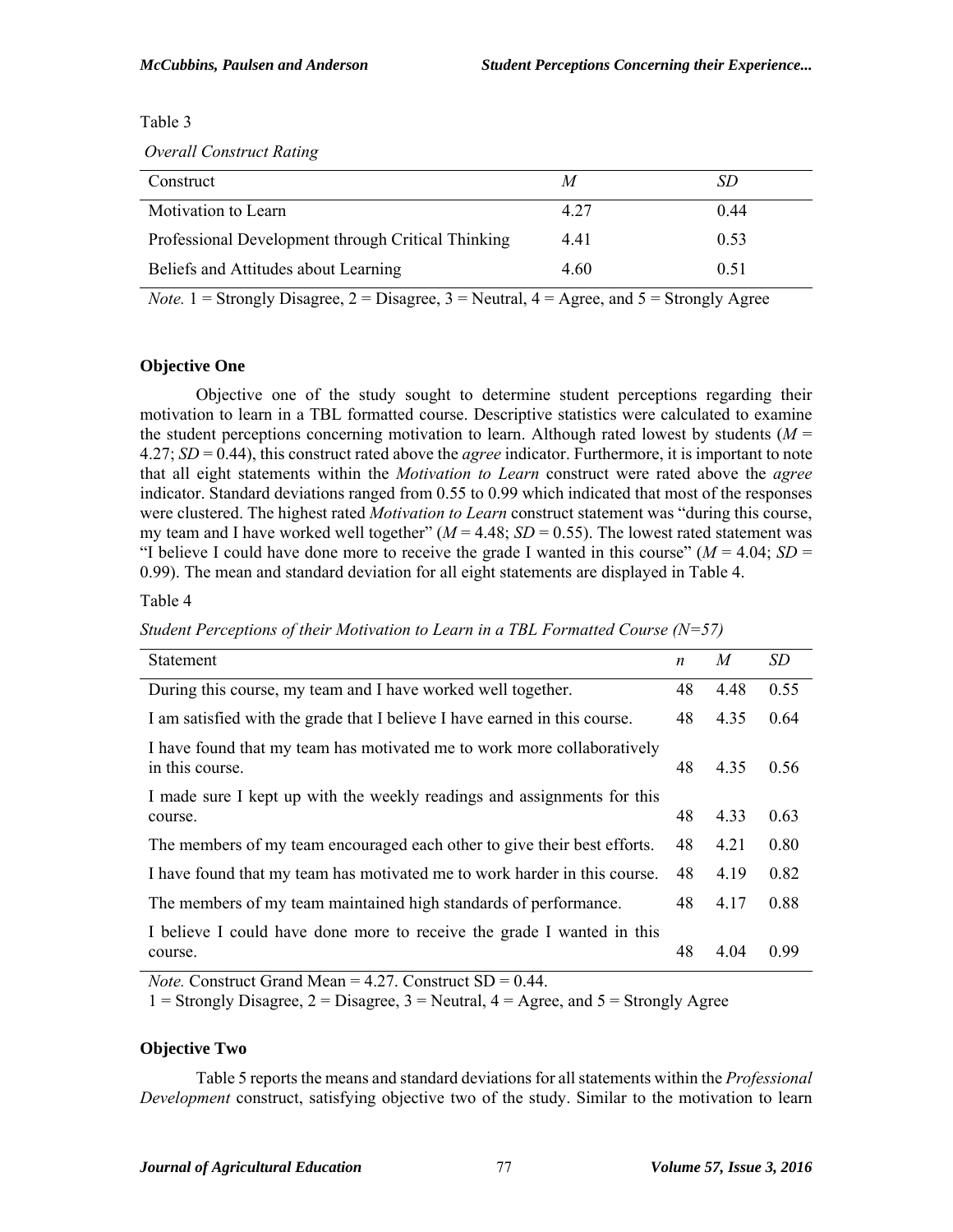construct, all items within the *Professional Development through Critical Thinking* construct were rated above the *agree* indicator (*M* = 4.41, *SD* = 0.53). The lowest rated item within the *Professional Development through Critical Thinking* construct related to students not perceiving an improvement in problem-solving abilities as a result of working on a team, although it was still highly regarded ( $M = 4.25$ ;  $SD = 0.81$ ). Students reported analyzing course content for alternative explanations (e.g. "whenever I read or heard a statement or conclusion in this course, I thought about possible alternatives")  $(M = 4.63; SD = 0.79)$ .

Table 5

| Statement                                                                                                                                                                      | $\boldsymbol{n}$ | $\overline{M}$ | SD   |
|--------------------------------------------------------------------------------------------------------------------------------------------------------------------------------|------------------|----------------|------|
| Whenever I read or heard a statement or conclusion in this course, I thought<br>about possible alternatives.                                                                   | 48               | 4.63           | 0.79 |
| I was given the appropriate resources to do well in this course.                                                                                                               | 48               | 4.58           | 0.85 |
| I tried to play around with ideas of my own related to what I was learning<br>in this course.                                                                                  | 48               | 4.50           | 0.88 |
| I treated the course material as a starting point and tried to develop my own<br>ideas about it.                                                                               | 48               | 4.48           | 1.01 |
| Solving problems in a group was an effective way to apply what I have<br>learned.                                                                                              | 48               | 4.40           | 0.61 |
| Being part of a team discussion has improved my ability to think through a<br>problem.                                                                                         | 48               | 4.35           | 0.70 |
| I have found that being part of a team has helped to challenge previous ideas<br>and improve my learning.                                                                      | 48               | 4.27           | 0.68 |
| When a theory, interpretation, or conclusion was presented in class or in<br>the readings, I tried to decide if there was good supporting evidence.                            | 48               | 4.27           | 0.82 |
| I have found that being on a team has helped me become better at problem<br>solving.                                                                                           | 48               | 4.25           | 0.81 |
| <i>Note.</i> Construct Grand Mean = $4.41$ . Construct SD = $0.53$ .<br>1 = Strongly Disagree, 2 = Disagree, 3 = Neutral, $4 = \text{Agree}$ , and $5 = \text{Strongly Agree}$ |                  |                |      |

# **Objective Three**

Table 6 displays descriptive statistics for each item within the *Attitudes and Beliefs about Learning* construct. The overall rating was above the *agree* indicator  $(M = 4.27, SD = 0.44)$ . The majority of students felt confident they understood the basic course concepts  $(M = 4.85; SD = 0.41)$ and that they could apply that knowledge to future tasks  $(M = 4.81; SD = 0.57)$ . The lowest rated statement related to students perceiving they understood course materials if they tried ("If I didn't understand the course material, it was because I didn't try hard enough")  $(M = 3.96; SD = 1.20)$ .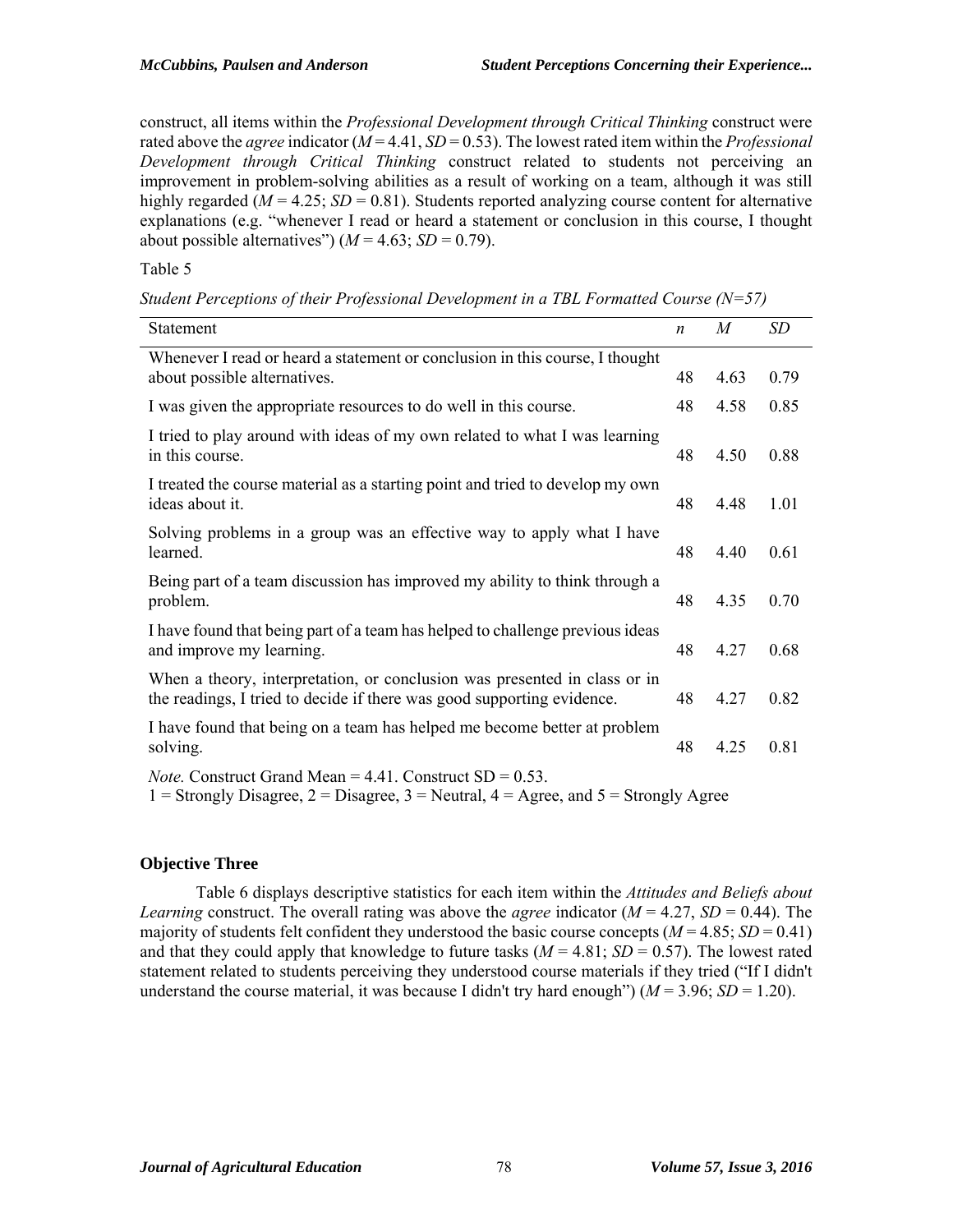Table 6

*Student Perceptions of their Attitudes and Beliefs about Learning in a TBL Formatted Course (N=57)*

| Statement                                                                                                                                                        | n  | $\boldsymbol{M}$ | SD   |
|------------------------------------------------------------------------------------------------------------------------------------------------------------------|----|------------------|------|
| I am confident I understood the basic concepts taught in this course.                                                                                            | 48 | 4.85             | 0.41 |
| I am confident I can apply the knowledge I have learned in this course in<br>future tasks.                                                                       | 48 | 4.81             | 0.57 |
| I expect that I will receive an excellent grade in this course.                                                                                                  | 48 | 4.81             | 0.57 |
| I believe that being part of a team has improved my grades in this course.                                                                                       | 48 | 4.77             | 0.63 |
| I am certain I grasped the skills that were taught in this course.                                                                                               | 48 | 4.75             | 0.56 |
| I believe I can perform independently with the knowledge I have gained in<br>this course.                                                                        | 48 | 4.75             | 0.79 |
| When I studied in appropriate ways, I was able to learn the material in this<br>course.                                                                          | 48 | 4.73             | 0.57 |
| If I tried hard enough, then I understood the course material.                                                                                                   | 48 | 4.71             | 0.50 |
| I am confident I did an excellent job on the assignments and tests in this<br>course.                                                                            | 48 | 4.69             | 0.69 |
| I believe solving problems in a group was an effective way for me to learn.                                                                                      | 48 | 4.58             | 0.87 |
| I am certain I understood the most difficult material presented in the<br>readings for this course.                                                              | 48 | 4.58             | 0.82 |
| I believe solving problems in groups has led to better decisions than solving<br>problems on my own.                                                             | 48 | 4.58             | 0.92 |
| The ability to work with my peers in this class was a valuable experience<br>for me.                                                                             | 48 | 4.56             | 0.85 |
| The ability to collaborate with my peers was necessary for me to be a<br>successful student in this class.                                                       | 48 | 4.52             | 0.90 |
| Collaborating with my peers helped me to be a better student.                                                                                                    | 48 | 4.42             | 0.96 |
| Working in teams in class has been a productive way for me to spend class<br>time.                                                                               | 48 | 4.35             | 1.02 |
| It was my own fault if I didn't learn the material in this course.                                                                                               | 48 | 4.27             | 0.96 |
| If I didn't understand the course material, it was because I didn't try hard<br>enough.                                                                          | 48 | 3.96             | 1.20 |
| <i>Note.</i> Construct Grand Mean = $4.60$ . Construct SD = $0.51$ .<br>1 = Not at All True of Me, 2 = Sometimes, 3 = Neutral, $4$ = Mostly, 5 = Very True of Me |    |                  |      |

# **Objective Four**

Three themes emerged from the qualitative data collected via open ended questions. The responses collected were grouped into *Student Buy-In of TBL, Suggestions for Improvement,* and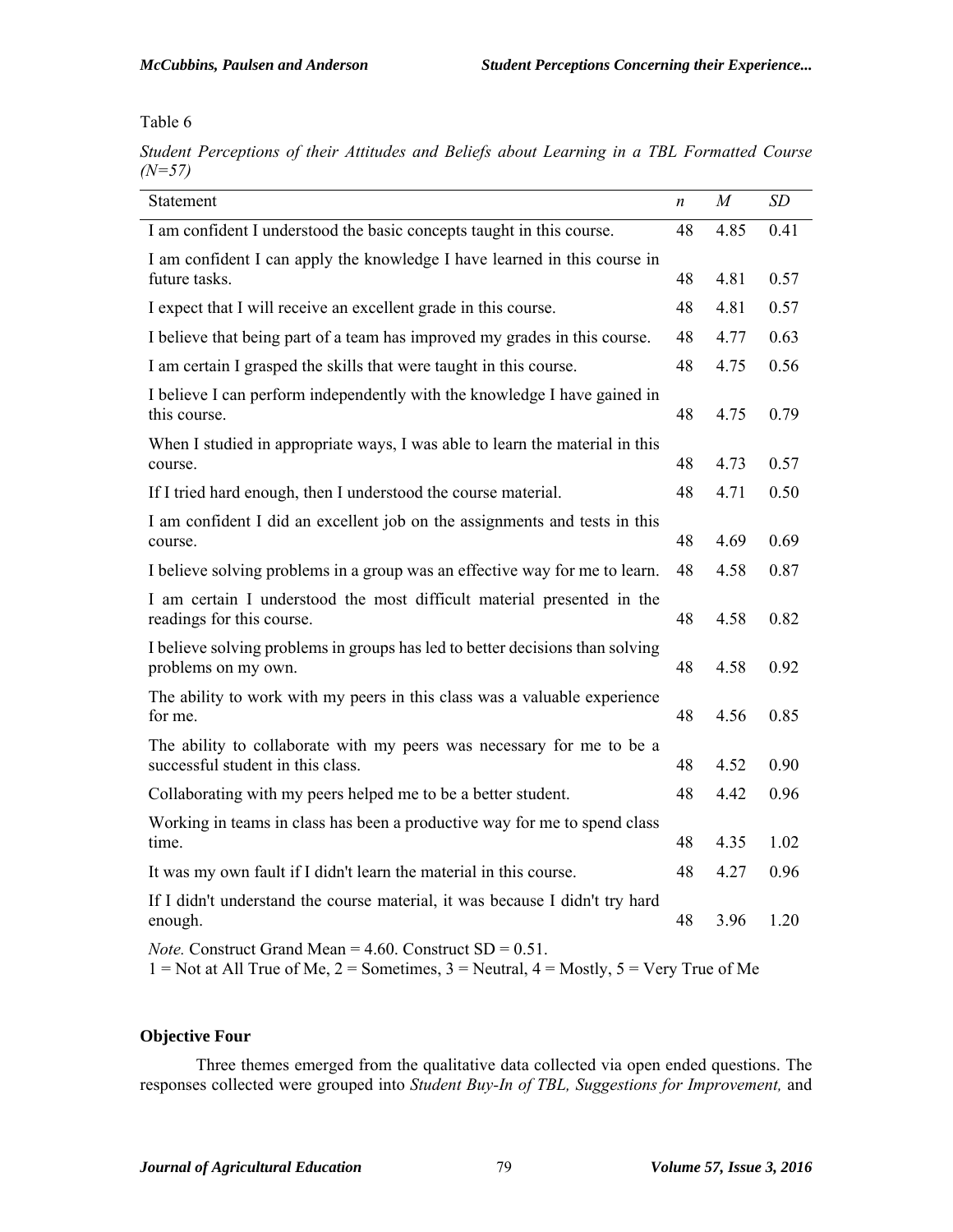*Incomplete Student Buy-In of TBL*. Table 7 displays the frequencies and percentages of total student responses (Fall 2014,  $n = 44$ ) regarding the emergent themes.

#### Table 7

*Response Analysis for Student Perceptions of Team-Based Learning*

|                                  | Fall 2014 $n = 48$<br>Responses = $60^{\circ}$ |       |
|----------------------------------|------------------------------------------------|-------|
| <b>Themes</b>                    |                                                | $\%$  |
| Student Buy-In of TBL            | 31                                             | 51.67 |
| Suggestions for Improvement      | 26                                             | 43.33 |
| Incomplete Student Buy-In of TBL | $\mathbf{3}$                                   | 5.00  |

Note. <sup>a</sup>Total responses represent all valid responses given by students for both open-ended questions.

## **Student Buy-in of TBL**

The *student buy-in of TBL* theme was defined by a set of responses relating to positive comments on the practices in a TBL course (i.e., I enjoyed working with my team, TBL was a great way to learn the course content, etc.). *Student buy-in of TBL* was the most prominent theme that emerged from the qualitative data. Overall, students felt that the TBL format was an effective use of class-time and that it further aided in their understanding of the course material. One student commented, "It was great working in a team because I could hear different interpretations or opinions on the material we covered in class." Another student said, "I liked this type of learning and thought it worked well." One student noted the importance of working in teams that had diverse experiences by saying:

I liked working as a team because some of these topics were ones that I had no prior knowledge about. To have group members who better understand these topics, really helped me learn more about some of the topics we covered from their personal experience.

Another student stated, "I think that working within teams was a good experience and it helped because everybody gave their input when it was needed and made me look at things from other people's perspectives." Similar comments were echoed throughout the text. Several students mentioned working in teams likely resulted in a better grade or that they felt it was the reason they received a certain grade. One student said, "This was the first time for me working in a team environment and I believe that it led to a better grade in the end." Another student shared a similar view by stating, "[I] thought it was helpful taking the same quiz in the group." The quiz refers to the individual readiness assurance test and the team readiness assurance test taken throughout the semester. "The team-based learning was an effective way to work in the class and I definitely feel that it helped my grade," was another example of a student buy-in to the flipped approach in AgEdS 450. Other students discussed the team emphasis motivated them to engage in the course and the course content. A student supported this by saying, "I enjoyed the team-based learning and think it helped my teamwork skills. It also pushed me to do the readings because I didn't want to let my team down," while another student said, "My team has challenged me to communicate better outside of class." Perceptions of the TBL method seemed to positively improve based on the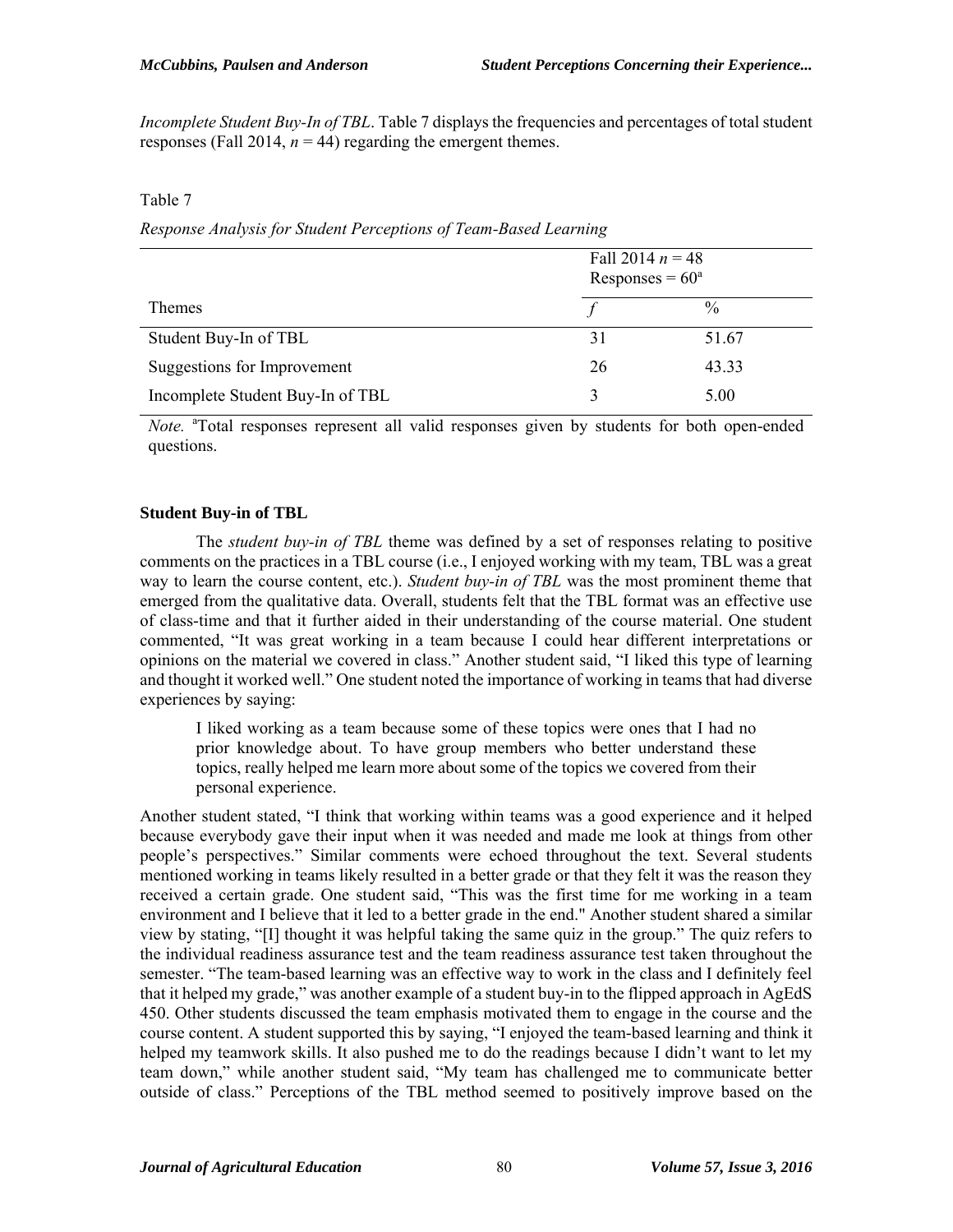comments of one student; "I think that the team-based learning went a lot better than I thought it would at the beginning of the year. I actually enjoyed it." Other students were surprised at how well the teams worked. "In my group when doing the TRAT I was surprised that everyone spoke up and gave their opinion," said one student. Another student stated, "Taking the quiz in a group really helped. The discussion regarding the reading helped the entire team understand the course material better." One student felt that the flipped approach in AgEdS 450 was effective in meeting the true objective of the course by stating,

I feel like this course did exactly what it was designed to, giving us the opportunity to make the decisions of day to day activities on a working farm and having to understand and deal with the consequences of our decisions and actions.

# **Suggestions for improvement**

*Suggestions for improvement* was the second most prominent theme identified in the openended data analysis. *Suggestions for improvement* was defined by responses which mentioned activities that could enhance the flipped experience in AgEdS 450 (i.e., increase the number of peer evaluations, break the reading into chunks, etc.). Some students felt confused with how assignments for the teams were handled toward the end of the semester. One student said, "It got very confusing toward the end of the semester having so many different assignments for both the team and committee due at the same time," while another student stated, "I think the paper could be done at the beginning of the semester… I think time management could have been better." This comment seems to be in regard to the State of the Farm assignment that students complete to orient them to the working of AgEdS 450 to be better informed of when making decisions. Others felt it would be wise to spend more time discussing how the course operates in the new format. This is supported by one student who said, "Explain why things are structured the way they are in the class. Overall I had a great experience with my committee and team." One student suggested spending time in class explaining "how to work well as a team; maybe give a short presentation about effective teams at the beginning of the course each semester." Other students suggested breaking up the prereadings for each module. One student suggested providing "A list of goals for each reading," while another said, "break the reading into chunks."

## **Incomplete Student Buy-In of TBL**

The *incomplete student buy-in of TBL* theme was defined by a set of responses which were negative in nature. The negative comments that did occur were not extremely detailed on specifics of the course that would improve student experience, and more general to the course overall. One student noted, "Working in teams for stupid [explicative] assignments in lab was a [explicative] waste of time," and, "it didn't make sense to not do some of the lab assignments in committees." Another student said, "Team-based learning was the biggest joke of my life and I hated this class because of it." One student did not like that the responsibility of the learning process shifted to them by stating that "having a teacher that teaches" would improve their experience in this flipped course. While negative comments did not appear frequently, including the theme was deemed appropriate for disclosure and complete understanding of the student responses.

## **Conclusions/ Implications/ Recommendations**

Student satisfaction is an important component in the continuous revision of AgEdS 450. This study has shown how students perceived their experience in a TBL formatted capstone course. Overall, we conclude students had a positive reaction to the revised AgEdS 450 course at ISU, which employs a flipped approach. The low variability (standard deviation) for each construct elucidates a general consensus regarding positive student perceptions in a TBL formatted course. Overall, the positive findings are consistent with previous literature regarding the implementation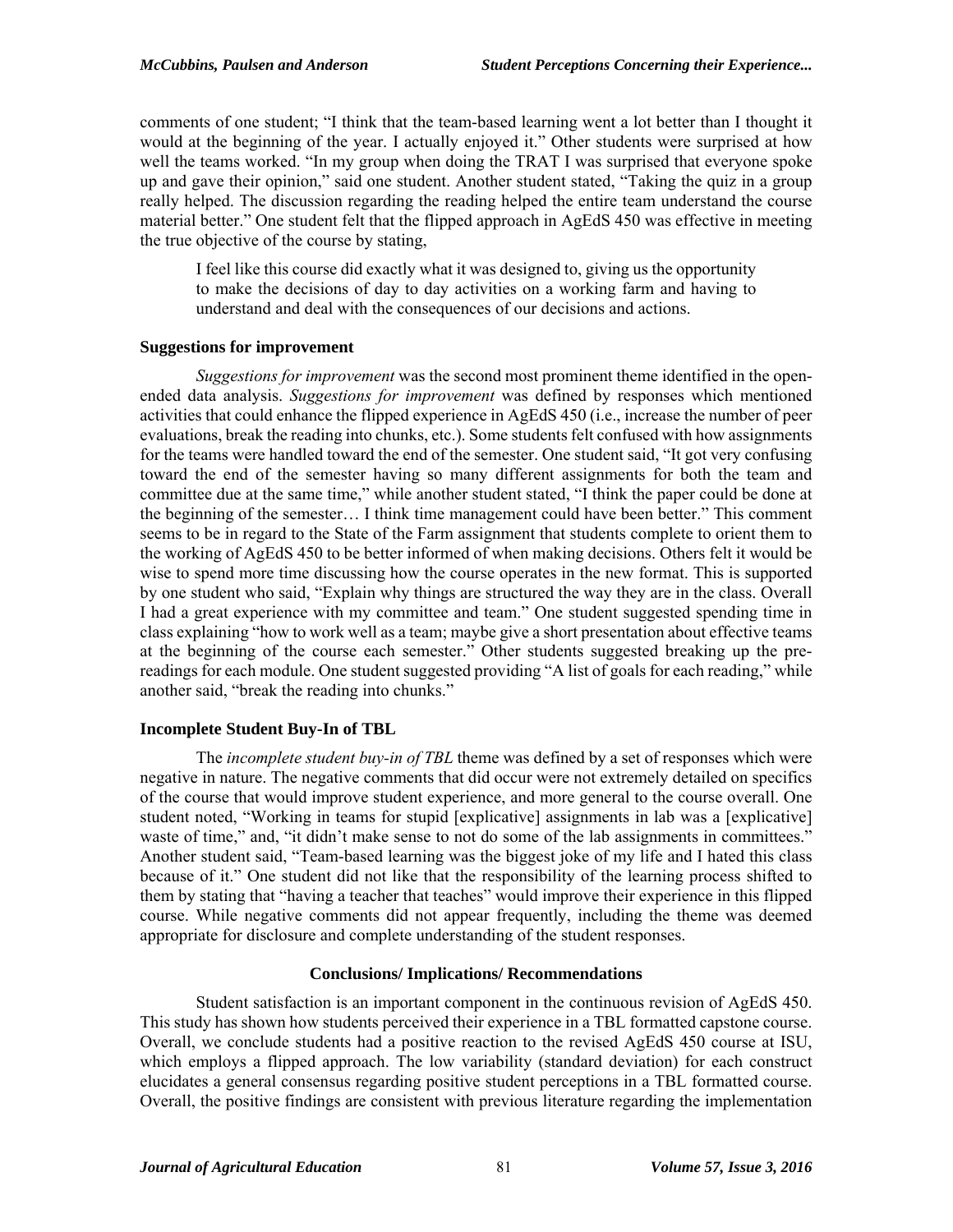of a flipped approach in agricultural courses (Barkley, 2015; Conner et al., 2014a; Conner et al., 2014b; Gardner, 2012). The findings serve as general reassurance that the move toward a more student-centered course design is appropriate for this specific course; although the present data could also be useful in defending the inclusion of the TBL pedagogical practice in other capstone courses within Colleges of Agriculture, general courses within Colleges of Agriculture, and potentially in courses in other disciplines. Courses taught in a contextual setting seem to be the likeliest beneficiary of these results; however, examining the effect of flipping other courses within Colleges of Agriculture to TBL format would be beneficial. In examining student perceptions of their experiences in the flipped course, we were able to identify specific conclusions relating to each of the three constructs which are presented below.

Peer influence in a TBL formatted course should not be underestimated. We conclude that working in teams positively affected students' motivation to learn in this application of a flipped classroom. Peers motivated one another to work collaboratively and maintained high standards of performance for their team members. This conclusion is consistent with the previous research of Espey (2010) who found that a positive experience in a team contributes to student's desire to learn. The course structure proved vital in ensuring students kept up with the required pre-class preparation. Students were held accountable through individual and team assessment and further group discussions on application exercises (Michaelsen et al., 2004).

The positive results stemming from the *Professional Development through Critical Thinking Skills* construct is particularly interesting. While this study did not truly examine students' critical thinking abilities, it shows promise as a means to follow up on Perry et al.'s (2015) suggestion for exploring the impact course designs have on students' critical thinking abilities. We conclude that the AgEdS 450 taught in TBL format aided in the development of specific abilities related to critical thinking. Specific abilities reported as being improved by the TBL formatted course include; evaluating information for relevance, solving problems, and evaluating information for sufficient evidence. Perry et al. (2014) called for the increase in teaching critical thinking skills by utilizing pedagogical approaches that emphasize active learning, and more specifically, approaches that emphasize effective communication. The TBL format may prove valuable in increasing the specific skills that lead to improved critical thinking abilities of students, as it relies heavily on communication within and between teams (Michaelsen et al, 2004) and has been shown to do so in other disciplines (Currey et al., 2015).

 We conclude that TBL practices were regarded as positive experiences in relation to individual learning and especially regarding learning in teams, supporting Mezirow's (2000) assumption that transformative learning calls for a trusting, social context. Students felt efficacious in their ability to understand the most difficult course concepts as a result of the TBL practices. Students reported an overall increase in performance (individually and as a member of a team) as a result of the activities within a TBL formatted course. These conclusions are consistent with previous research by Hazel et al. (2013) who found student performance increased from individuals to teams when using TBL.

 While not representative of the overall findings, the negative comments provided by a few students did stand out. Based on the limited data, we conclude that TBL may not be positively viewed by all students, congruent with what Conner et al. (2014a) found in flipping a teaching methods course. It is recommended that considerable time be spent explaining the reason for flipping a course, how to navigate the course design, and the benefits students can expect (Michaelsen et al., 2004).

In line with Conner et al.'s (2014a) suggestion, and further supported by research findings (Barkley, 2015; Conner et al., 2014b; Espey, 2010; Gardner, 2012) the flipped approach to course design seems promising within agricultural contexts. Examining student perceptions of TBL in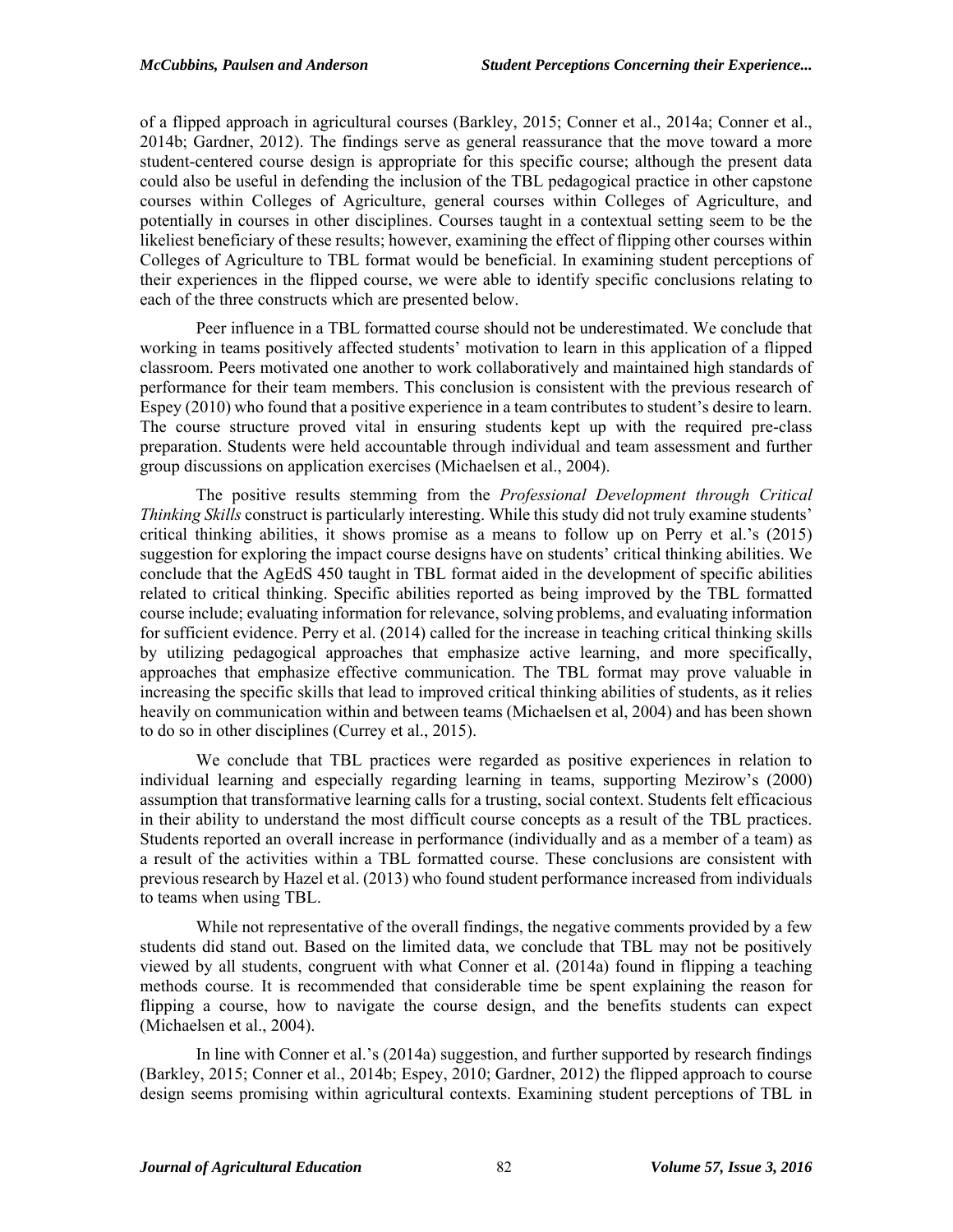other courses within Colleges of Agriculture is needed to further substantiate this claim. For higher education as a whole, these findings may merit the adoption of TBL, as it may provide a more engaging learning environment for students in capstone courses (Michaelsen, Sweet, & Parmalee, 2011).

Consistent with a recommendation from Balschweid et al. (2014), we suggest structured training programs on active, learner-centered teaching approaches, specifically, flipped learning or TBL. If possible, the creation of a dedicated group within agricultural education – interested in flipped or team-based teaching approaches – could design training programs for faculty members within Colleges of Agriculture. This group could develop a certification program requiring participants to meet specific competencies needed for effective flipped instructional design.

The promising results also lead to the development of recommendations for future research. Specific topics the researchers recommend examining include: the impact, if any, of a TBL formatted AgEdS 450 course on students' critical thinking abilities. This may satisfy a similar recommendation by Perry et al. (2014) who called for examining critical thinking in courses that emphasize active learning approaches. The potential impact of student interaction relating to course content should also be examined. Further, it is also recommended that student performance and engagement in a TBL course be compared to those in traditionally taught courses. The final recommendation for future research includes a comparison of perception change by measuring student perceptions before the TBL formatted course and their perceptions after the course. This may provide valuable insight on students preconceived notions of working in teams/groups.

#### **References**

- Adams, R. (2014, October 1). Sal Khan: the man who tutored his cousin and started a revolution. *The Guardian*. Retrieved from http://www.theguardian.com/education/2013/apr/23/sal-khan-academy-tutorededucational-website
- Balschweid, M., Knobloch, N. A., & Hains, B. J. (2014). Teaching introductory life science courses in colleges of agriculture: Faculty experiences. *Journal of Agricultural Education, 55*(4), 162-175. doi: 10.5032/jae.2014.04162
- Barkley, A. (2015). Flipping the college classroom for enhanced student learning. *NACTA Journal*, *59*(3), 240–244. Retrieved from http://www.nactateachers.org/component/attachments/download/2284.html

Bergmann, J., & Sams, A. (2012). Before you flip, consider this. *Phi Delta Kappan*, *94*(2), 25-25.

- Bickelhaupt, S. E. & Dorius, C., (n.d.). *Digging deeper into team-based learning evaluation: Survey development*. Manuscript in preparation, Department of Human Development and Family Studies, [UNIVERSITY], [CITY], [STATE].
- Bishop, J. & Verleger, M. (2013). The flipped classroom: a survey of the research. *120th ASEE Annual Conference & Exposition*. American Society for Engineering Education. Atlanta.
- Bristol, T. (2014). Flipping the classroom. *Teaching and Learning in Nursing*, *9*(1), 43–46. http://doi.org/10.1016/j.teln.2013.11.002
- Casner-Lotto, J., Barrington, L., & Wright, M. (2006). *Are they really ready to work? Employers' perspectives on the basic knowledge and applied skills of new entrants to the 21st century US workforce*. New York, NY: The Conference Board, Inc.
- Conner, N. W., Rubenstein, E. D., DiBenedetto, C. A., Stripling, C. T., Roberts, T. G., & Stedman, N. L. P. (2014a). Examining student perceptions of flipping an agricultural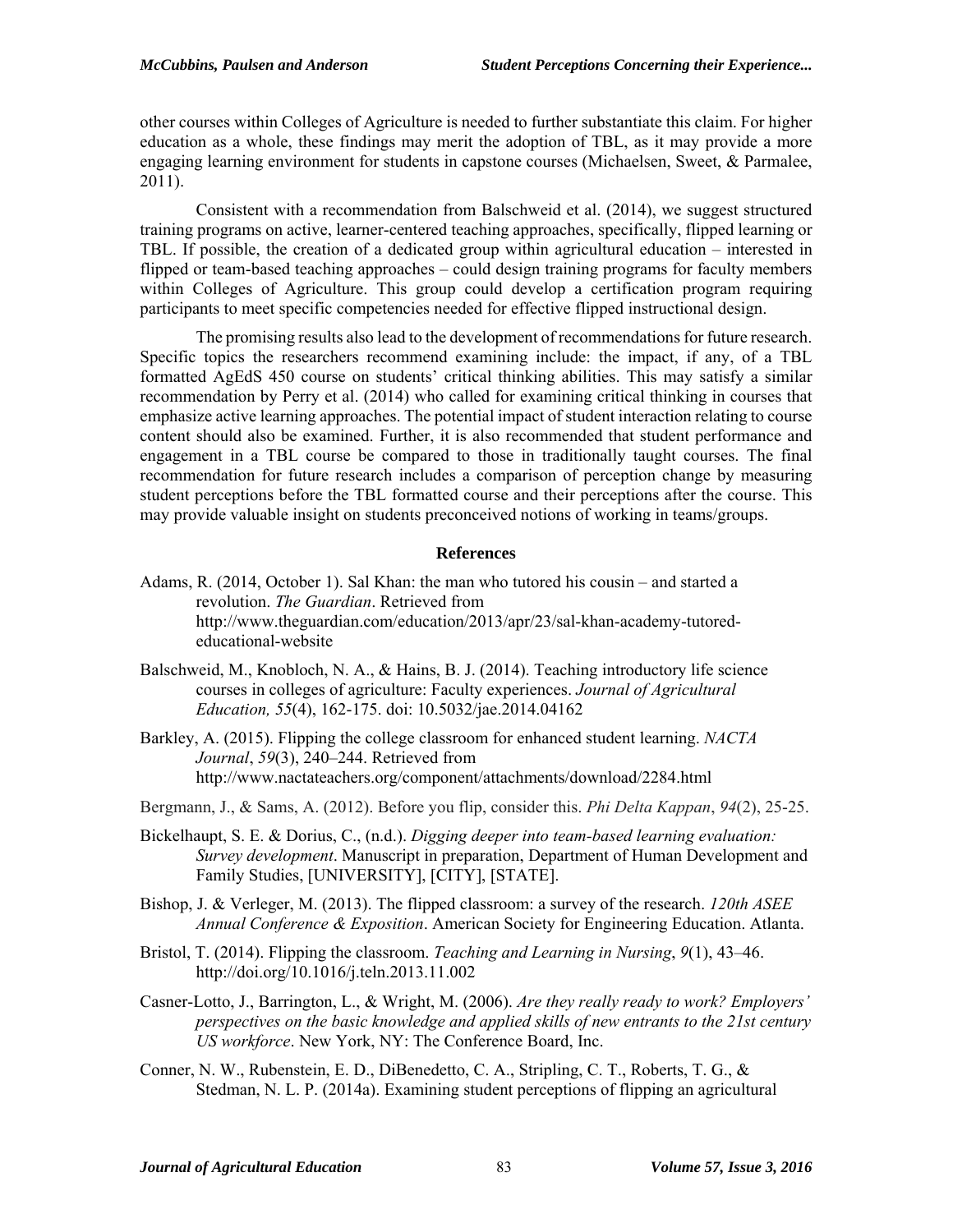teaching methods course. *Journal of Agricultural Education, 55*(5), 65-77. doi: 10.5032/jae.2014.05065

- Conner, N. W., Stripling, C. T., Blythe, J. M., Roberts, T. G., & Stedman, N. L. P. (2014b). Flipping an agricultural education teaching methods course. *Journal of Agricultural Education, 55*(2), 66-78. doi: 10.5032/jae.2014.02066
- Conti, G. J. (2004). Identifying your teaching style. In M. W. Galbraith (Ed.), *Adult Learning Methods: A Guide for Effective Instruction* (3rd ed., pp. 75-91). FL: Krieger Publishing Company.
- Creswell, J. W., & Plano Clark, V. L. (2011). *Designing and conducting mixed methods research*  (2nd ed.). Thousand Oaks, CA: Sage.
- Crunkilton, J. R., Cepica, M. J., & Fluker, P. L. (1997). *Handbook on Implementing Capstone Courses in Colleges of Agriculture*. US Department of Agriculture.
- Currey, J., Oldland, E., Considine, J., Glanville, D., & Story, S. (2015). Evaluation of postgraduate critical care nursing students' attitudes to, and engagement with, team-based learning: A descriptive study. *Intensive and Critical Care Nursing, 31*(1), 19-28.
- Dillman, D. A., Smyth, J. D., & Christian, L. M. (2009). *Internet, mail, and mixed-mode surveys: The tailored design method (3rd ed.).* Hoboken, NJ: John Wiley & Sons, Inc.
- Doerfert, D. L. (Ed.) (2011). *National research agenda: American Association for Agricultural Education's research priority areas for 2011–2015*. Lubbock, TX: Texas Tech University, Department of Agricultural Education and Communications.
- Duron, R., Limbach, B., & Waugh, W. (2006). Critical thinking framework for any discipline. *International Journal of Teaching and Learning in Higher Education, 17*(2), 160-166.
- Espey, M. (2010). Valuing teams: What influences student attitudes. *NACTA Journal*, *54*(1), 31- 40.
- Esterberg, K. G. (2001). *Qualitative Methods in Social Research*. New York: McGraw-Hill Higher Education.
- Flipped Learning Network (FLN). (2014). *The four pillars of F-L-I-P*™
- Gardner, J. G. (2012). *The inverted agricultural economics classroom: A new way to teach? A new way to learn?* Paper presented at the Agricultural & Applied Economics Association's Annual Meeting, Seattle, WA.
- Gilboy, M. B., Heinerichs, S., & Pazzaglia, G. (2015). Enhancing student engagement using the flipped classroom. *Journal of Nutrition Education and Behavior*, *47*(1), 109-114.
- Guest, G., MacQueen, K. M., & Namey, E. E. (2012). *Applied Thematic Analysis*. Los Angeles: Sage Publications.
- Hazel, S. J., Heberle, N., McEwen, M. M., & Adams, K. (2013). Team-based learning increases active engagement and enhances development of teamwork and communication skills in a First-Year course for veterinary and animal science undergraduates. *Journal of Veterinary Medical Education*, *40*(4), 333–341. http://doi.org/10.3138/jvme.0213-034r1
- Horn, M. (2013). The transformational potential of flipped classrooms. *Education Next*, *13*(3), 78-79.
- IBM Corp. (2010). *IBM SPSS statistics for Windows*, Version 19.0. Armonk, NY: IBM Corp.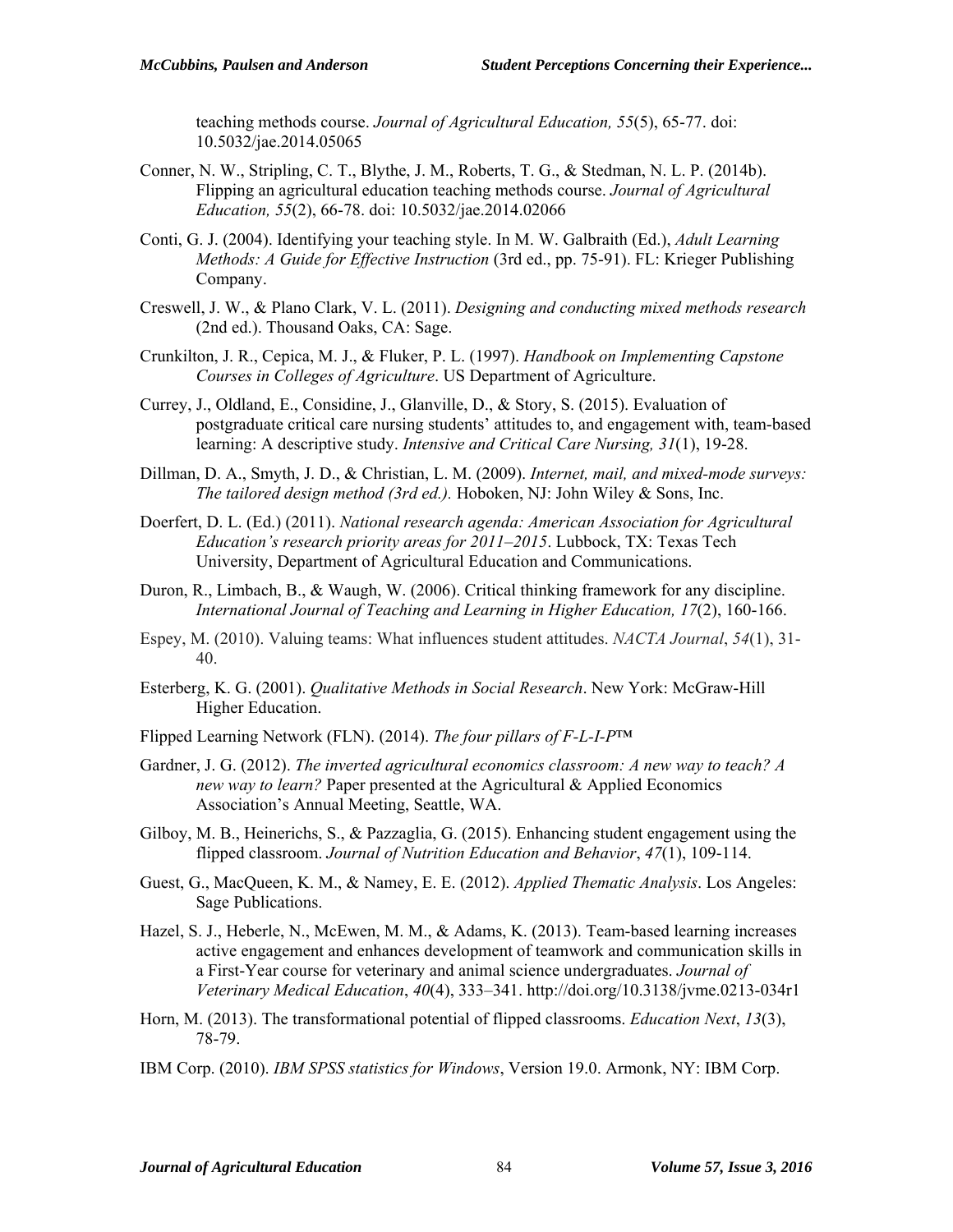- Kim, M. K., Kim, S. M., Khera, O., & Getman, J. (2014). The experience of three flipped classrooms in an urban university: An exploration of design principles. *The Internet and Higher Education*, *22*, 37–50. http://doi.org/10.1016/j.iheduc.2014.04.003
- Kong, S. C. (2014). Developing information literacy and critical thinking skills through domain knowledge learning in digital classrooms: An experience of practicing flipped classroom strategy. *Computers & Education*, *78*, 160–173. http://doi.org/10.1016/j.compedu.2014.05.009
- Martin, F. G. (2012). Will massive open online courses change how we teach? *Communications of the ACM, 55*(8), 26-28.
- Mason, G. S., Shuman, T. R., & Cook, K. E. (2013). Comparing the effectiveness of an inverted classroom to a traditional classroom in an upper-division engineering course. *IEEE Transactions on Education*, *56*(4), 430–435. http://doi.org/10.1109/te.2013.2249066
- Mezirow, J. (1997). Transformative learning: Theory to practice. *New directions for adult and continuing education*, *1997*(74), 5-12. doi: 10.1002/ace.7401
- Mezirow, J. (2000). *Learning as Transformation: Critical Perspectives on a Theory in Progress*. The Jossey-Bass Higher and Adult Education Series. Jossey-Bass Publishers: San Francisco, CA
- Michaelsen, L. K., Knight, A. B., & Fink, L. D. (Eds.). (2004). *Team-based learning: A transformative use of small groups*. Sterling, VA: Stylus Publishing, LLC.
- Michaelsen, L. K., Sweet, M., & Parmalee, D. X. (Eds.). (2011). Team-based learning: Small group learning's next big step. *New Directions for Teaching and Learning, 116*(103). doi: 10:1002/t1.
- Miller, L.E., & Smith, K. L. (1983). Handling nonresponse issues. *Journal of Extension, 21*(5), 45  $-50.$
- MIT (2002). *OpenCourseWare, Our History*. Retrieved 25 October 2015, from http://ocw.mit.edu/about/our-history/
- Murray, W. G. (1945). Student operation of a laboratory farm. *Journal of Farm Economics*, *27*(1), 185-195.
- Nieder, G. L., Parmalee, D. X., Stolfi, A., & Hudes, P. D. (2005). Team‐based learning in a medical gross anatomy and embryology course. *Clinical Anatomy*, *18*(1), 56-63. doi: 10.1002/ca.20040
- O'Flaherty, J., Phillips, C., Karanicolas, S., Snelling, C., & Winning, T. (2015). The use of flipped classrooms in higher education: A scoping review. *The Internet and Higher Education*, *25*, 85–95. http://doi.org/10.1016/j.iheduc.2015.05.001
- Paulsen, T. H. (2010). Collaborative Decision Making: A capstone agricultural business management course goal. *North American Colleges and Teachers of Agriculture, 54*(2), 2.
- Perry, D. K., Retallick, M. S. & Paulsen, T. H. (2014). A critical thinking benchmark for a department of agricultural education and studies. *Journal of Agricultural Education, 55*(5), 207-221. doi: 10.5032/jae.2014.05207
- Perry, D. K., Paulsen, T. H., & Retallick, M. S. (2015). The impact of a capstone farm management course on critical thinking abilities. *Journal of Agricultural Education, 56*(2), 13-26. doi: 10.5032/jae.2015.02013